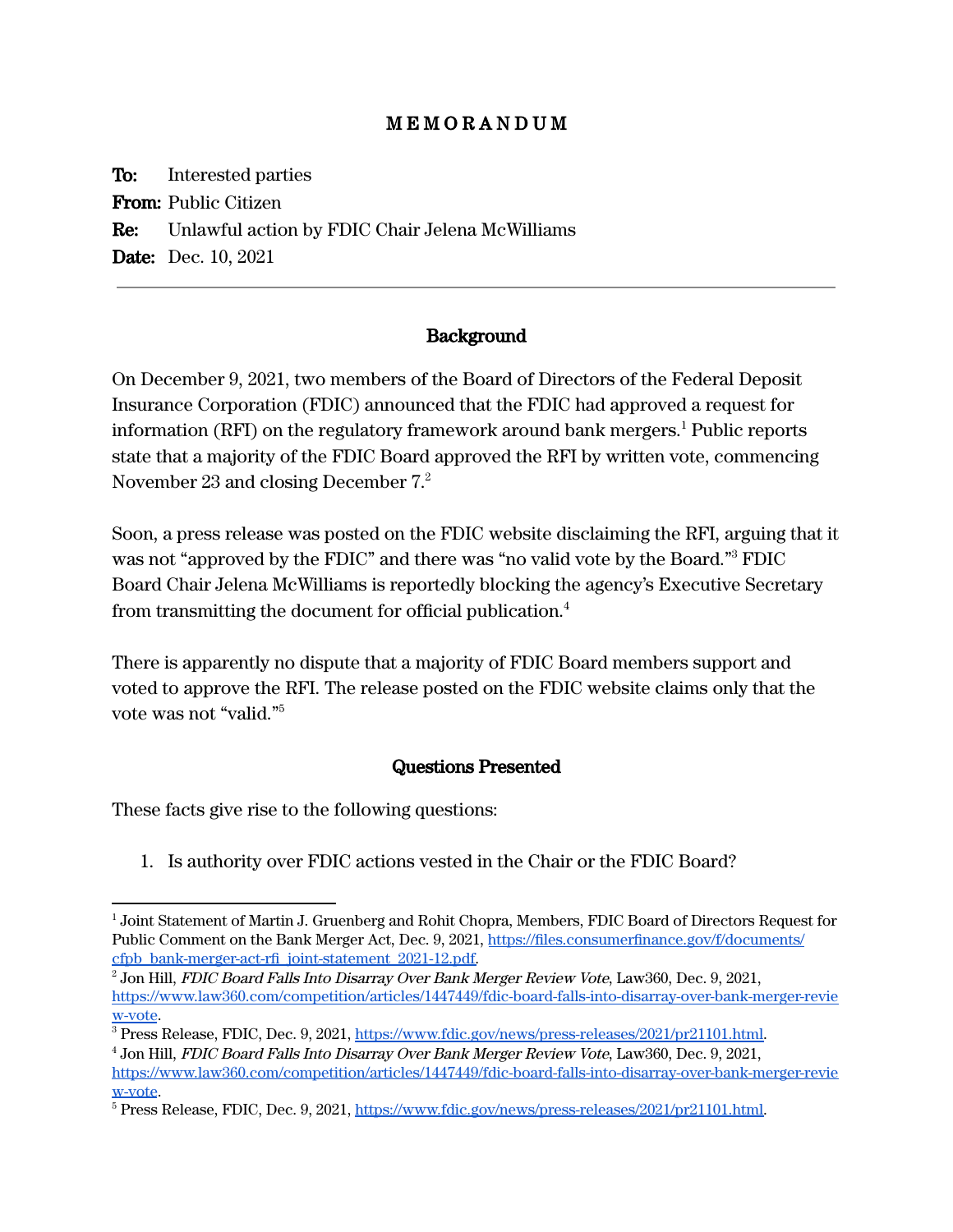- 2. If the Board controls the agency, does it act by majority vote?
- 3. If the Board operates by majority vote, can a majority lawfully exercise the Board's authority even when the Chair does not consent to a vote? Put another way, can the Chair effectively block a majority of the Board from governing the FDIC by preventing it from voting?

## Summary of Analysis

The answers to these questions all affirm that the FDIC's action was valid. Chair McWilliams has no legal basis for attempting to override the Board by blocking staff from carrying out its decision.

The Federal Deposit Insurance Act (FDI Act) vests FDIC authority in a five-member Board. The FDIC's bylaws, in turn, state that a majority of the Board controls the agency's actions. Finally, the bylaws establish procedures by which a majority of the Board can hold a valid, legally binding vote without the Chair's consent to vote.

## Analysis

The law is clear that a majority of FDIC Board members control the agency and that a valid Board vote may be held without the support of the Chair. Below, this memorandum discusses each of the questions presented in turn.

1. Is authority over FDIC actions vested in the Chair or the FDIC Board?

### Answer: The Board.

The FDI Act vests the FDIC's authority in a five-member board. It states, "The management of the Corporation shall be vested in a Board of Directors consisting of 5 members." <sup>6</sup> The agency's Bylaws follow the statute, stating as follows:

The management of the Corporation [the FDIC] shall be vested in the Board of Directors, which shall have all powers specifically granted by the provisions of the Federal Deposit Insurance Act and other laws of the United States and such incidental powers as shall be necessary to carry out the powers so granted.<sup>7</sup>

 $6$  18 U.S.C. § 1812(a)(1).

<sup>&</sup>lt;sup>7</sup> Bylaws of the FDIC (hereinafter "Bylaws") art. IV, § 5, available at [https://www.fdic.gov/about/](https://www.fdic.gov/about/governance/bylaws.pdf) [governance/bylaws.pdf.](https://www.fdic.gov/about/governance/bylaws.pdf)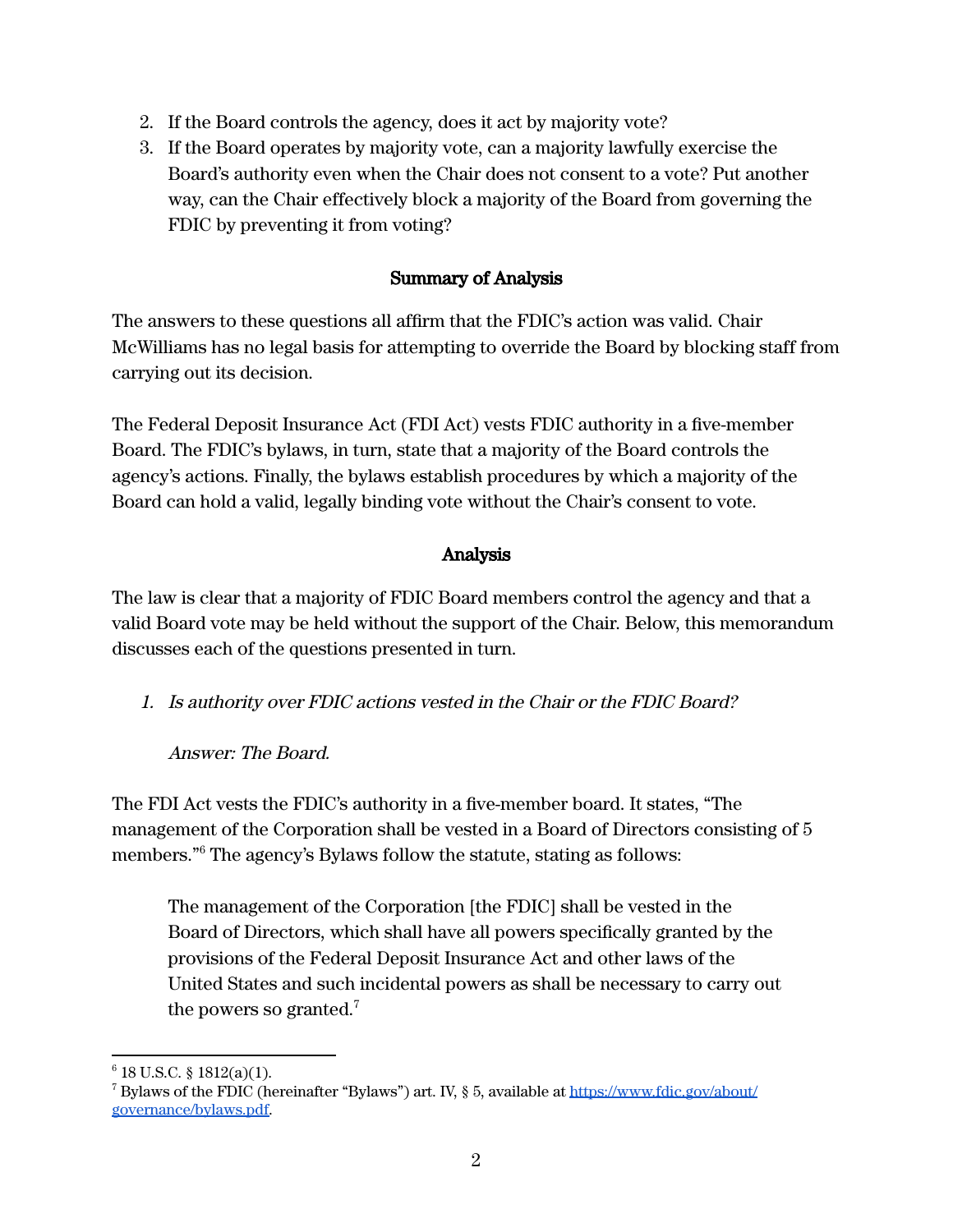Chair McWilliams does not appear to dispute that FDIC authority is vested in the Board. The release disputing the RFI did not claim that the Board was unable to authorize it over the Chair's dissent, but rather that a valid Board vote had not occurred.

2. Does the Board exercise its authority by majority vote?

Answer: Yes.

The bylaws establish that a majority vote of the Board "shall be the act of the Board of Directors." 8

Chair McWilliams also does not appear to dispute that the Board makes decisions on a majoritarian basis. Again, she has claimed only that there was no valid Board vote, not that other Board members are incapable of outvoting her.

3. Can <sup>a</sup> majority lawfully exercise its authority even when the Chair does not consent to <sup>a</sup> vote? Put another way, can the Chair effectively block a majority of the Board from governing the FDIC by preventing it from voting?

Answer: Yes, it can. And no, the Chair cannot.

Typically, the FDIC Board votes on matters at meetings called by the Chair.<sup>9</sup> However, the Bylaws establish that the Board may vote on a matter in writing, without need for a meeting. To conduct a valid vote without a Board meeting, written materials must be circulated to all Board members who can be contacted with "reasonable effort and sufficient time to permit action where a majority of members participate.<sup>"10</sup> Further, any member may block the written vote by requesting in writing that the relevant business be conducted at a Board meeting. 11

There is no suggestion that Chair McWilliams requested that the Board vote on the RFI at a meeting. There are two good reasons why she would not have bothered with such a request: First, the three other Board members plainly would have outvoted her at a Board meeting just as they could in writing. Second, if she attempted to block a vote by refusing to hold a meeting, other Board members could have called a meeting on their

 $8$  Bylaws art. V,  $§$  6(d).

 $9$  See Bylaws art. V, § 6.

 $10$  Bylaws art. IV, § 6(g).

 $11$  Id.